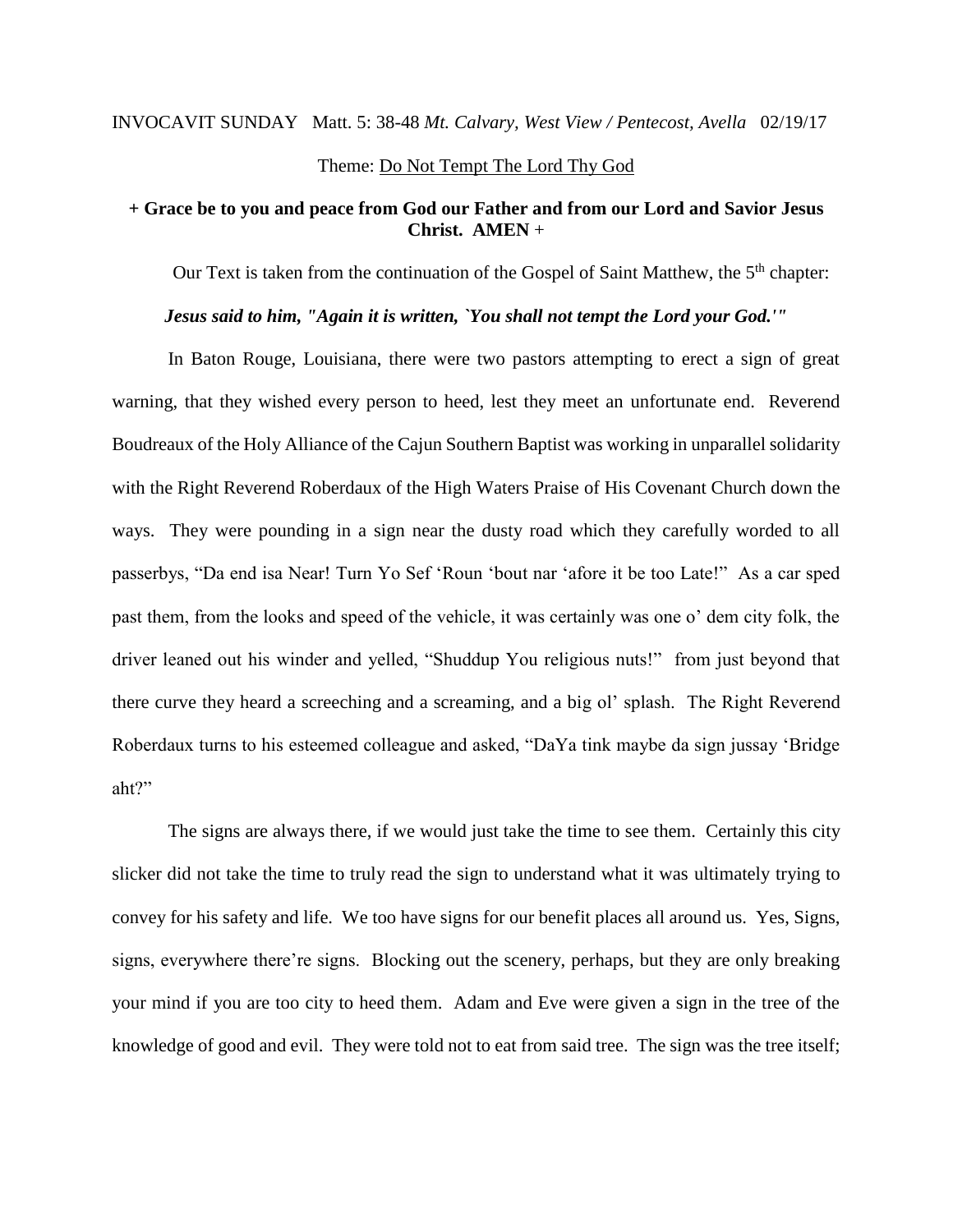do not eat, in fact, to Eve it even said do not touch! Yet, the sign was not heeded, and they took, and they ate, and they died.

Oh, they died alright. It was not the lightning strike we were all expecting, but it sure was death. They were separated from their Lord; they could no longer be in His presence; they had to hide, for the shame they had in their nakedness. All these are signs that they were dead men walking; they needed another sign – one of life and salvation and a returning to the Lord their God.

They got one – in the promise of the Offspring that would come and strike the head of that mean old serpent that wished for their undoing. Oh, how they waited for that promise! He finally came, in the birth of Jesus from the virgin womb. He grew in years and stature before men, and the time had come for Him to be baptized, and enter into the wilderness and be tempted by the devil. Now the thing about the devil is, as crafty as he is, he is not very wise. For in his craftiness, he goes after Jesus in the most vulnerable spots – His kingdom, His humanity, His purpose in going to the cross. Yet in all this, he continued the same attacks he has used since the time of Adam and Eve. He tried to tempt Jesus into sinning. This is a rather unwise thing to do, for Jesus instructs him to see the sign placed in front of him, "You tempt Me as a man, I tell you, do not tempt the Lord Thy God!"

This is what you and I need to understand in this reading: Jesus clearly calls Himself God in the Flesh. For all the people who declare that Jesus never made His Godliness clear, well, it does not get any clearer than this! Tempting Jesus is tempting God for He is the second person in the Blessed Trinity. And as Adam and Eve were disciplined in tempting God's wrath in blaming everyone but themselves, Jesus warns the nasty devil to be gone, for the only worship that is proper is a worship of God, the One and Only! Can the world see the sign before them that this is the Christ, Who has come to bring them salvation and healing? Do they see Him and Him alone as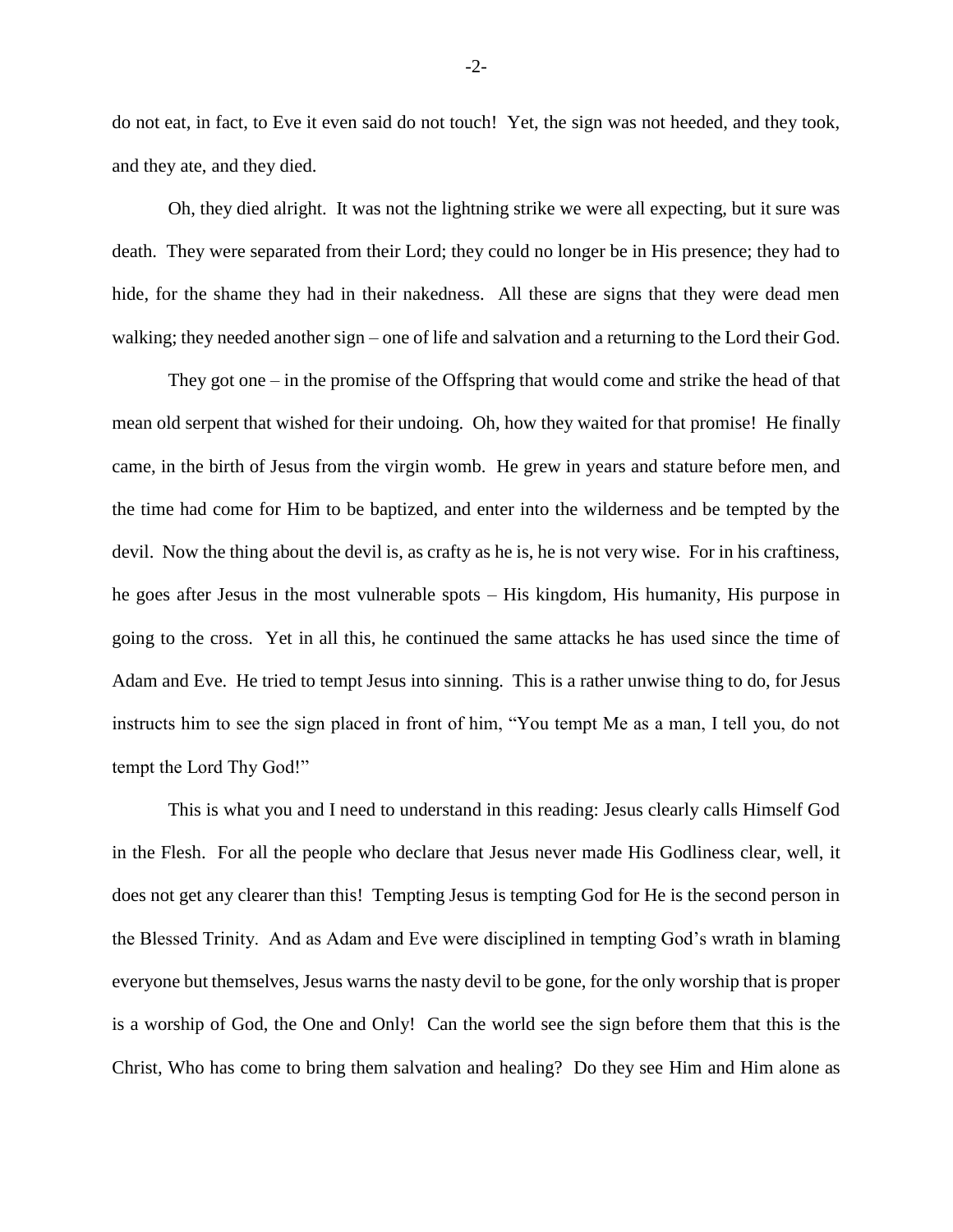the One Who will reconcile man back to God? Apparently not, for there are numerous religions and untold numbers of mental gymnastics done to try and tempt God into accepting their version of the creator, rather than trusting in the one presented to them.

Indeed, every sin is a tempting of God to accept what we have done as not our fault and blame Him for making the tree the source of our sins. Rather than just fessing up and saying, "we are miserable human creatures, needing the cleansing of the Son to save us." We try to hide, cover our tracks, blame others for our sorry state. So convenient to blame Eve for eating the fruit. If we were to truly take our own assessment, we would fare no better in the face of temptation. We haven't stopped eating the fruit of temptation, for we daily sin much and are in need a savior, Jesus the Christ our Lord.

Thanks be to God, that this truly is what happens to you as the Holy Ghost so directs you to your baptism. With the daily remembrance of this act of God in and through you, there is a drowning of the old man with his blame game in the waters of your baptism and arises a new man that desires nothing more than to please Almighty God in His divine providence. It is this we celebrate in the Lenten season when we do celebrate at all. We celebrate what God has accomplished in His Son, the act of going to the cross, ignoring the temptations of the cursed one slithering upon his belly. Yes, He did what you cannot – He resisted the temptation and through His blood resting upon you, you receive everlasting life in His name.

Though we are not to be too joyful in the season of Lent, we can be joyful in the salvation won through the cross. Sin dampens our celebration; it reminds us that we are but dust and a sign that we have tempted God yet again. Only in Christ do we overcome the world and be counted at last worthy to reign with Him eternally in heaven. So in this season of contemplating sins and temptations, may we also contemplate the merits of the Son Who wins for you the salvation you

-3-